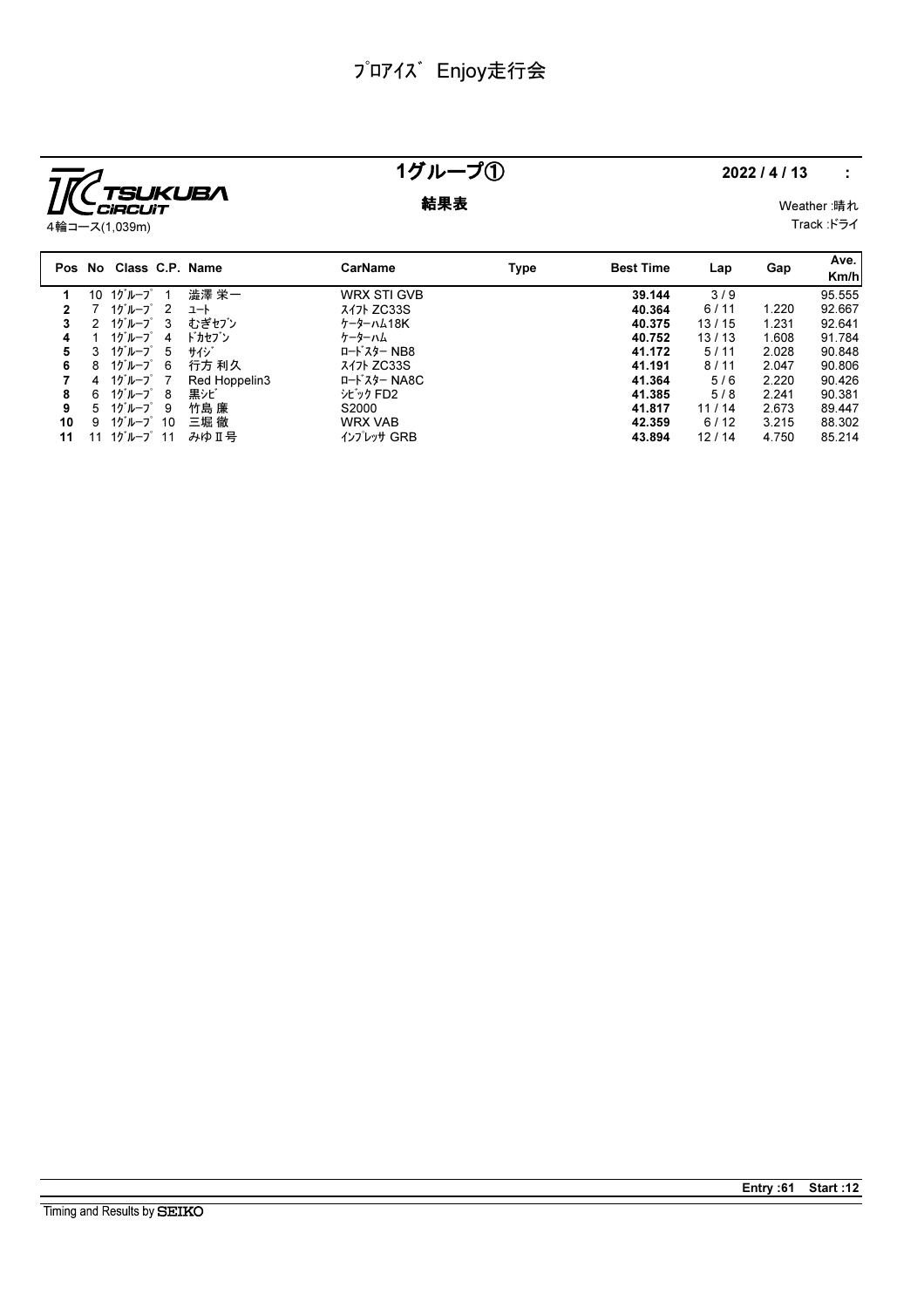

## 1グループ② 2022/4/13 :

**結果表** Weather :晴れ

Track :ドライ

|   |        | Pos No Class C.P. Name |    |               | <b>CarName</b>    | Type | <b>Best Time</b> | Lap   | Gap   | Ave.<br>Km/h |
|---|--------|------------------------|----|---------------|-------------------|------|------------------|-------|-------|--------------|
|   | $^{2}$ | 1グループ 1                |    | むぎセブン         | ケーターハム18K         |      | 40.585           | 5/11  |       | 92.162       |
| 2 |        | 1グループ 2                |    | ドカセブン         | ケーターハム            |      | 40.680           | 4/10  | 0.095 | 91.947       |
| 3 |        | 1グループ 3                |    | ユート           | <b>3471 ZC33S</b> |      | 40.755           | 2/9   | 0.170 | 91.778       |
| 4 | 8      | 1グループ 4                |    | 行方 利久         | 317 ZC33S         |      | 40.756           | 9/11  | 0.171 | 91.775       |
| 5 | 4      | 1ゲループ 5                |    | Red Hoppelin3 | ロードスター NA8C       |      | 41.227           | 4/9   | 0.642 | 90.727       |
| 6 | 3      | 1グループ 6                |    | サイジ           | ロードスター NB8        |      | 41.348           | 4/10  | 0.763 | 90.461       |
|   | 5.     | 1グループ 7                |    | 竹島 廉          | S2000             |      | 41.691           | 3/11  | 1.106 | 89.717       |
| 8 | 6.     | 1グループ 8                |    | 黒シビ           | シビック FD2          |      | 42.172           | 3/9   | 1.587 | 88.694       |
| 9 | 9      | 1グループ                  | -9 | 三堀 徹          | <b>WRX VAB</b>    |      | 42.261           | 11/11 | 1.676 | 88.507       |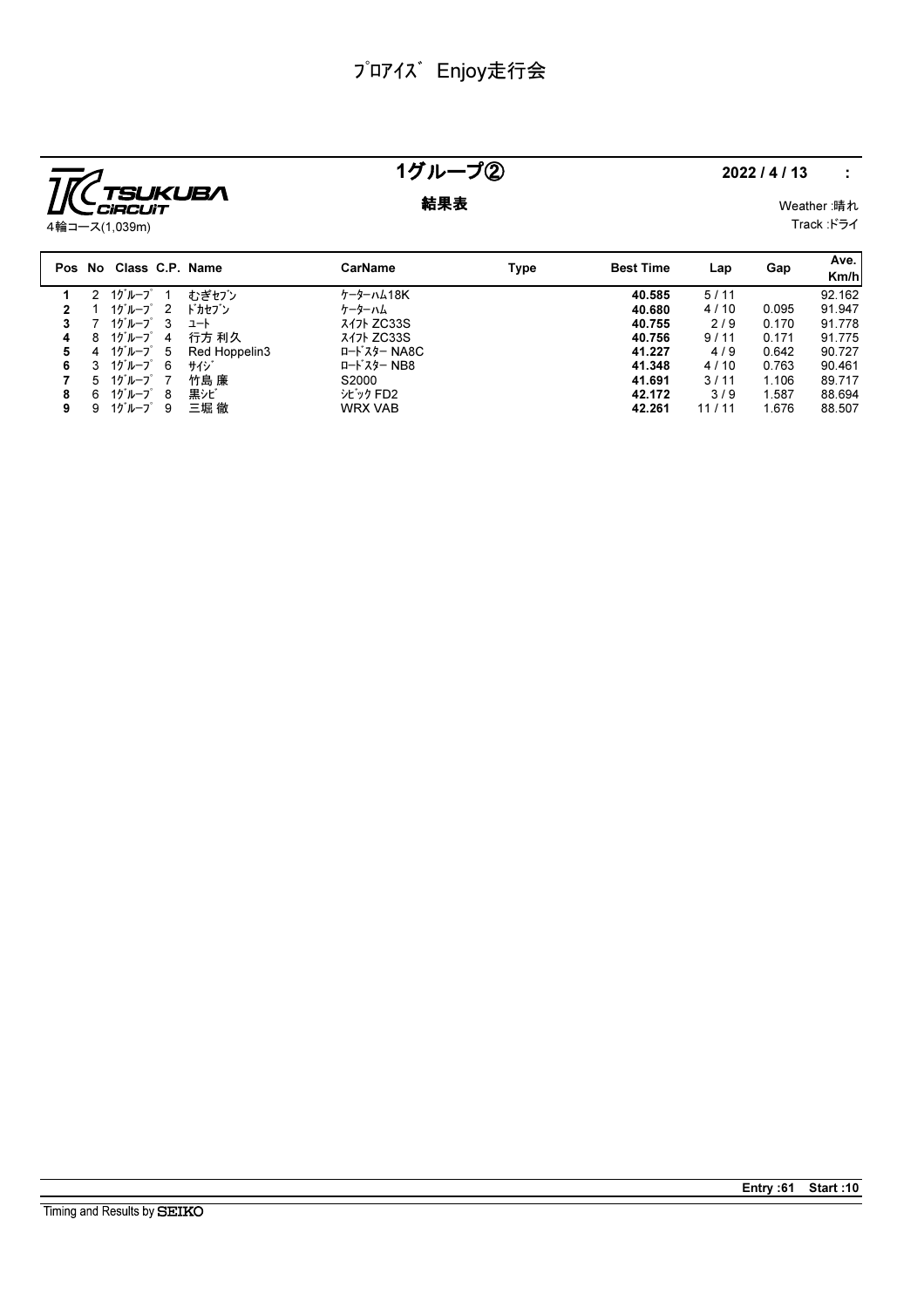

### 1グループ③ 2022/4/13 :

### **結果表** Weather :晴れ

Track :ドライ

|    |    | Pos No Class C.P. Name            |                |               | <b>CarName</b>     | Type | <b>Best Time</b> | Lap  | Gap   | Ave.<br>Km/h |
|----|----|-----------------------------------|----------------|---------------|--------------------|------|------------------|------|-------|--------------|
|    | 10 | 1グループ                             |                | 澁澤 栄一         | <b>WRX STI GVB</b> |      | 39.906           | 2/7  |       | 93.730       |
|    |    | 1グループ                             | $\overline{2}$ | むぎセブン         | ケーターハム18K          |      | 40.445           | 4/11 | 0.539 | 92.481       |
| 3  |    | 1グループ                             | - 3            | ドカセブン         | ケーターハム             |      | 40.606           | 3/8  | 0.700 | 92.114       |
| 4  |    | 1グループ                             | 4              | ュート           | <b>347 ZC33S</b>   |      | 40.626           | 6/10 | 0.720 | 92.069       |
| 5  | 8  | 1グループ                             | -5             | 行方 利久         | 317 ZC33S          |      | 40.719           | 8/12 | 0.813 | 91.859       |
| 6  | 3  | 1グループ                             | -6             | サイジ           | ロードスター NB8         |      | 41.324           | 6/12 | 1.418 | 90.514       |
|    | 4  | 1グループ                             | $\overline{7}$ | Red Hoppelin3 | ロードスター NA8C        |      | 41.524           | 4/11 | 1.618 | 90.078       |
| 8  | 9. | $10^{\circ}$ $\mu$ $-7^{\circ}$ 8 |                | 三堀 徹          | <b>WRX VAB</b>     |      | 42.485           | 2/11 | 2.579 | 88.040       |
| 9  | 6  | $10^{\circ}$ $\mu$ $-7^{\circ}$ 9 |                | 黒シビ           | シビック FD2           |      | 42.486           | 2/10 | 2.580 | 88.038       |
| 10 | 5  | 1グループ                             | -10            | 竹島 廉          | S2000              |      | 42.510           | 6/11 | 2.604 | 87.989       |

Entry :61 Start :10